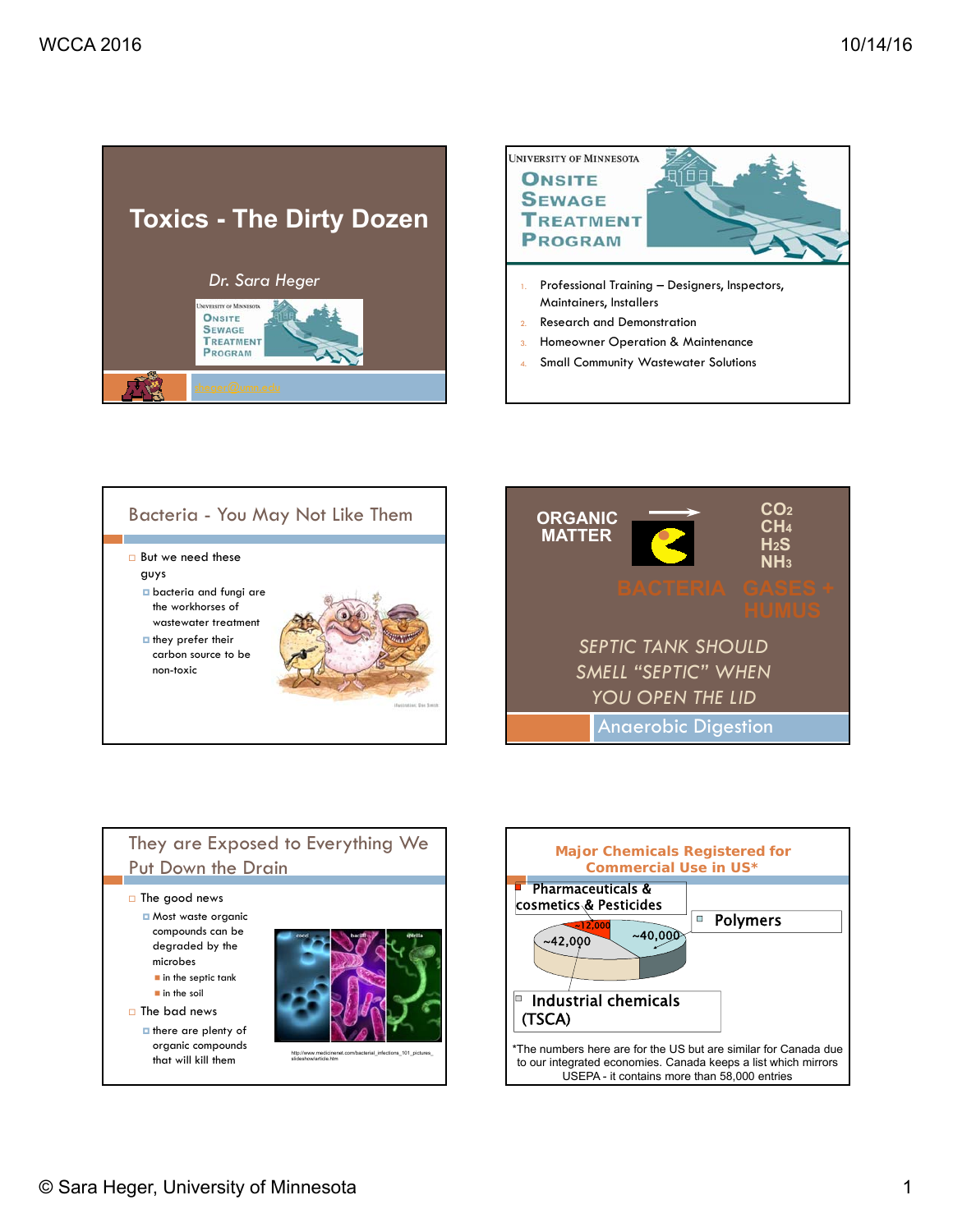



Newly marketed chemicals







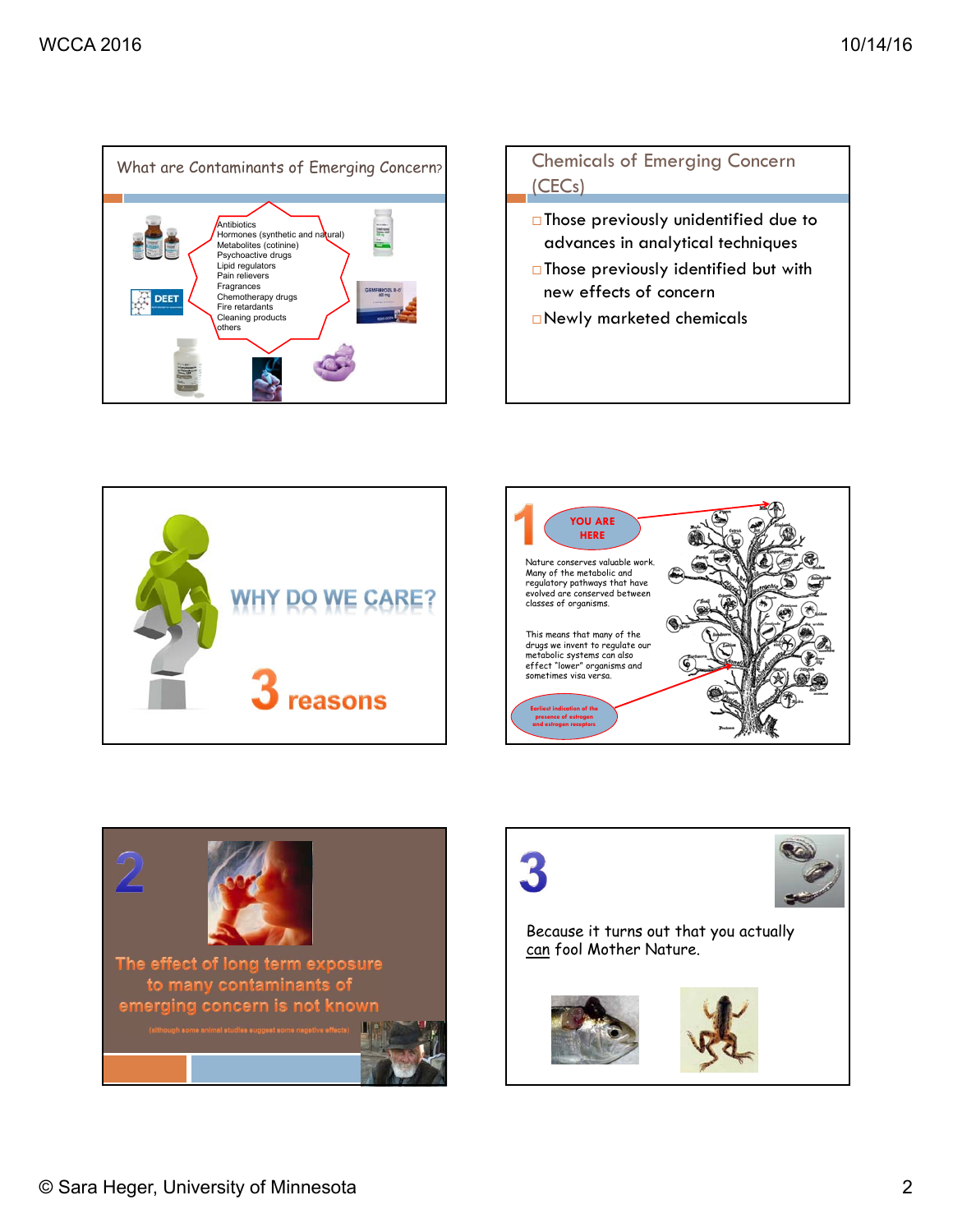#### Surface Water Study

- □ Sampled downstream of urban areas, intense livestock areas, wastewater systems
- □ Sampled for 95 CEC
- □ 139 streams, 30 states
- □82 of 95 detected
- □ 80% of samples were contaminated









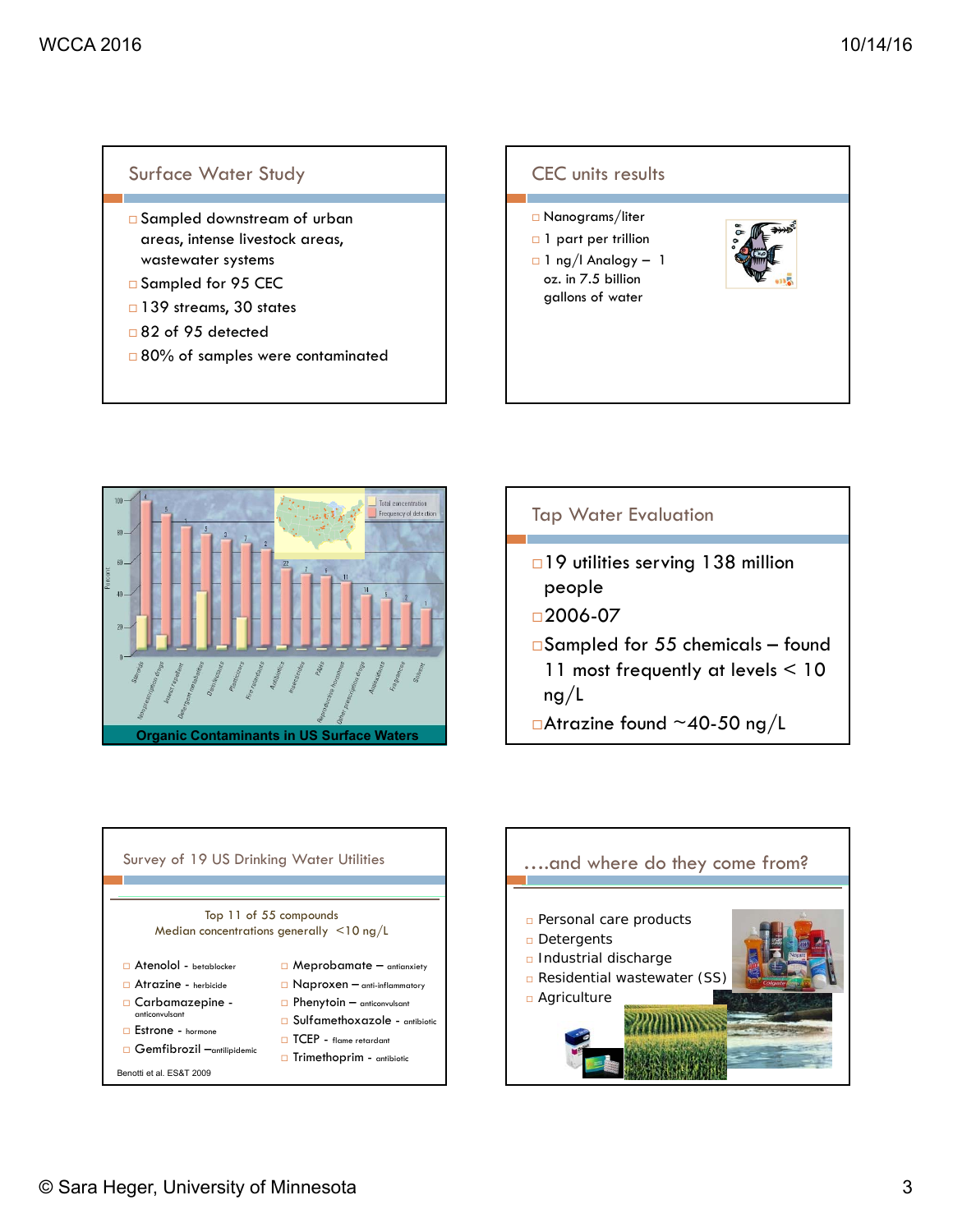# CECs Accumulate in Wastewater

- Wastewater Effluent
- Estradiol & Birth Control Pills
- Nonylphenol from detergents
- Bisphenol A and phthalates from plastics
- Triclosan from household cleaners
- Musks from personal care products





# We're not the Only Drug Users



## For Example - Triclosan

- □ Forth National Report on Human Exposure to Environmental Chemicals
- $\Box$  CDC (2003-2004) ■2,517 people studied
	- ■75% had triclosan detected in their urine
- $\Box$  Did not suggest harm it just suggested that it was in their bodies

#### Research on PPCPs & Septic Systems

- □ Colorado School of Mines Study
- Over 30 onsite systems serving a variety of wastewater sources monitored and the potential removal mechanisms evaluated
- □ Results:
	- **Problematic compounds are prevalent in onsite** systems
	- Wide range in concentrations based on facility 0.5 to 4500 *n*g/L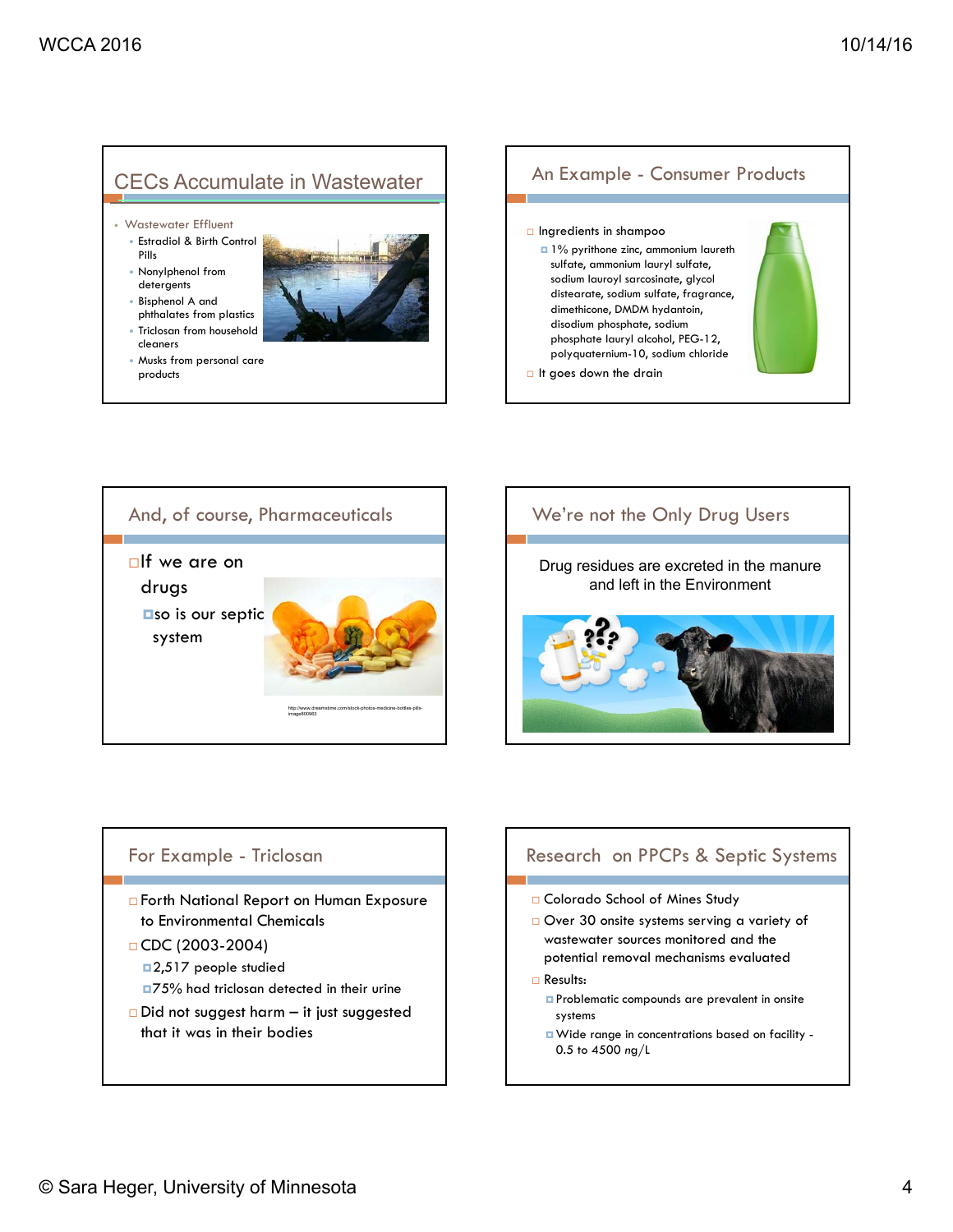| Results $\sim$ a few highlights                                                                                                                                                         |                              |                                      |                                          |  |  |
|-----------------------------------------------------------------------------------------------------------------------------------------------------------------------------------------|------------------------------|--------------------------------------|------------------------------------------|--|--|
| • Overall occurrence in septic tank influents: ng/L - mg/L                                                                                                                              |                              |                                      |                                          |  |  |
| <b>Compound</b>                                                                                                                                                                         | Use                          | <b>Frequency of</b><br>Detection (%) | <b>Concentration</b><br>$Range(\mu g/L)$ |  |  |
| <b>Caffeine</b>                                                                                                                                                                         | <b>Stimulant</b>             | 100                                  | $0.5 - E$ 9300                           |  |  |
| Coprostanol                                                                                                                                                                             | <b>Animal sterol</b>         | 100                                  | $0.5 - E7100$                            |  |  |
| <b>Cholesterol</b>                                                                                                                                                                      | <b>Animal sterol</b>         | 100                                  | $0.5 - E$ 2200                           |  |  |
| <b>EDTA</b>                                                                                                                                                                             | <b>Metal-chelating agent</b> | 100                                  | $0.5 - 1700$                             |  |  |
| 4-Methylphenol                                                                                                                                                                          | <b>Disinfectant</b>          | 98                                   | $0.5 - E 4500$                           |  |  |
| <b>NPEC</b>                                                                                                                                                                             | Surfactant metabolite        | 95                                   | $2 - 320$                                |  |  |
| <b>NTA</b>                                                                                                                                                                              | <b>Metal-chelating agent</b> | 82                                   | $0.5 - 130$                              |  |  |
| 4-Nonylphenol                                                                                                                                                                           | <b>Surfactant metabolite</b> | 77                                   | $2 - 340$                                |  |  |
| <b>NPEO</b>                                                                                                                                                                             | Surfactant metabolite        | 75                                   | $2 - 170$                                |  |  |
| <b>Triclosan</b>                                                                                                                                                                        | <b>Antimicrobial agent</b>   | 68                                   | $0.5 - 82$                               |  |  |
| 12<br>Results from 64 anaerobic septic tank wastewater samples collected in Fall 2003 and Spring 2004.<br>E = estimated value (concentration exceeded maximum value on standard curve). |                              |                                      |                                          |  |  |

#### Research Results on PPCPs Cont'd

- Generally low removals were observed in the anaerobic septic tank (less than 35%)
- □ Higher removals for some compounds observed in textile filter effluent (aerobic treatment)
- □ High removals (>90%) were observed in 24 inches of sandy loam soil (a few exceptions)









George Heufelder, M.S.,R.S. Barnstable County Department of Health and Environment Barnstable, Massachusetts gheufelder@barnstablecounty.org

This project was funded by the Massachusetts Department of Environmental Protection with additional funds<br>from the United States Environmental Protection Agency under a Section 319 competitive grant. The contents of<br>this r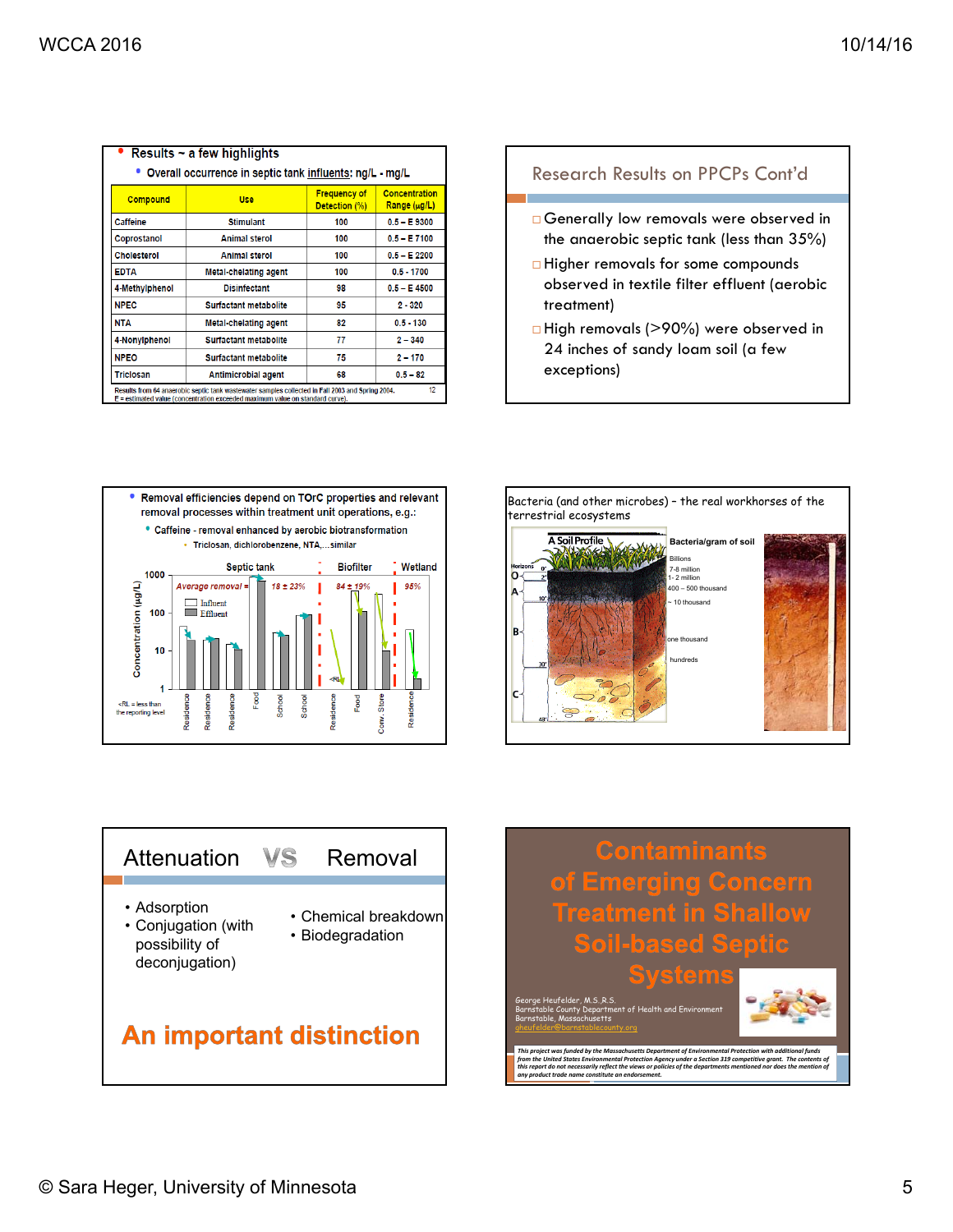





| Compound         | Drip     | Shallow<br>Drainfield | Conventional<br>activated sludge<br>treatment |
|------------------|----------|-----------------------|-----------------------------------------------|
|                  |          |                       |                                               |
| Acetominophen    | 99.99%   |                       | $99.82\%$ > 90% - 99.9% (b)                   |
| Atenolol         | 93.62%   |                       | $99.03\%$ 5.5% (2-20%)(a)                     |
| Atorvastatin     | 92.60%   |                       | 91.18% 85-95% (d)                             |
| Caffeine         | 99.97%   |                       | 99.93% 94.9% (c)                              |
| Ciprofloxacin    | 97.96%   |                       | 98.17% 72% (59-85%)(a)                        |
| <b>DEET</b>      | 98.45%   |                       | 98.24% 69% (48-90%) (e)                       |
| Diclofenac       | 89.16%   |                       | 99.37% 31% (13-60%)(a)                        |
| Furosemide       | 97.60%   |                       | 98.40% 59.8% (c)                              |
| Ibuprofen        | 99.94%   |                       | 99.93% 74%(44-100%)(a)                        |
| Miconazole       | $0.00\%$ | $0.00\%$              |                                               |
| Naproxen         | 99.50%   |                       | 96.80% 75% (59-92%)(a)                        |
| Propranolol      | 71.20%   |                       | 96.89% 96% (a)                                |
| Sulfamethoxazole | 97.90%   |                       | 96.50% 59% (37-80%)(a)                        |
| TCEP             | 0.00%    | $0.00\%$              |                                               |
| Trimethoprim     | 99.20%   |                       | $99.80\%$ 14% (0 - 40%)(a)                    |

#### Take Home Message about CECs

- Many pharmaceutical and personal care products, contain compounds that can disrupt the normal functioning of hormones in humans and wildlife
- Although a major route for CEC entrance into the environment is wastewater, the septic systems present opportunity for significant treatment
- Shallow-placed soil absorption systems remove > 90% of many CECs found in household wastewater
- A more complete understanding of the principles of CEC removal in soils may offer opportunities to design optimization

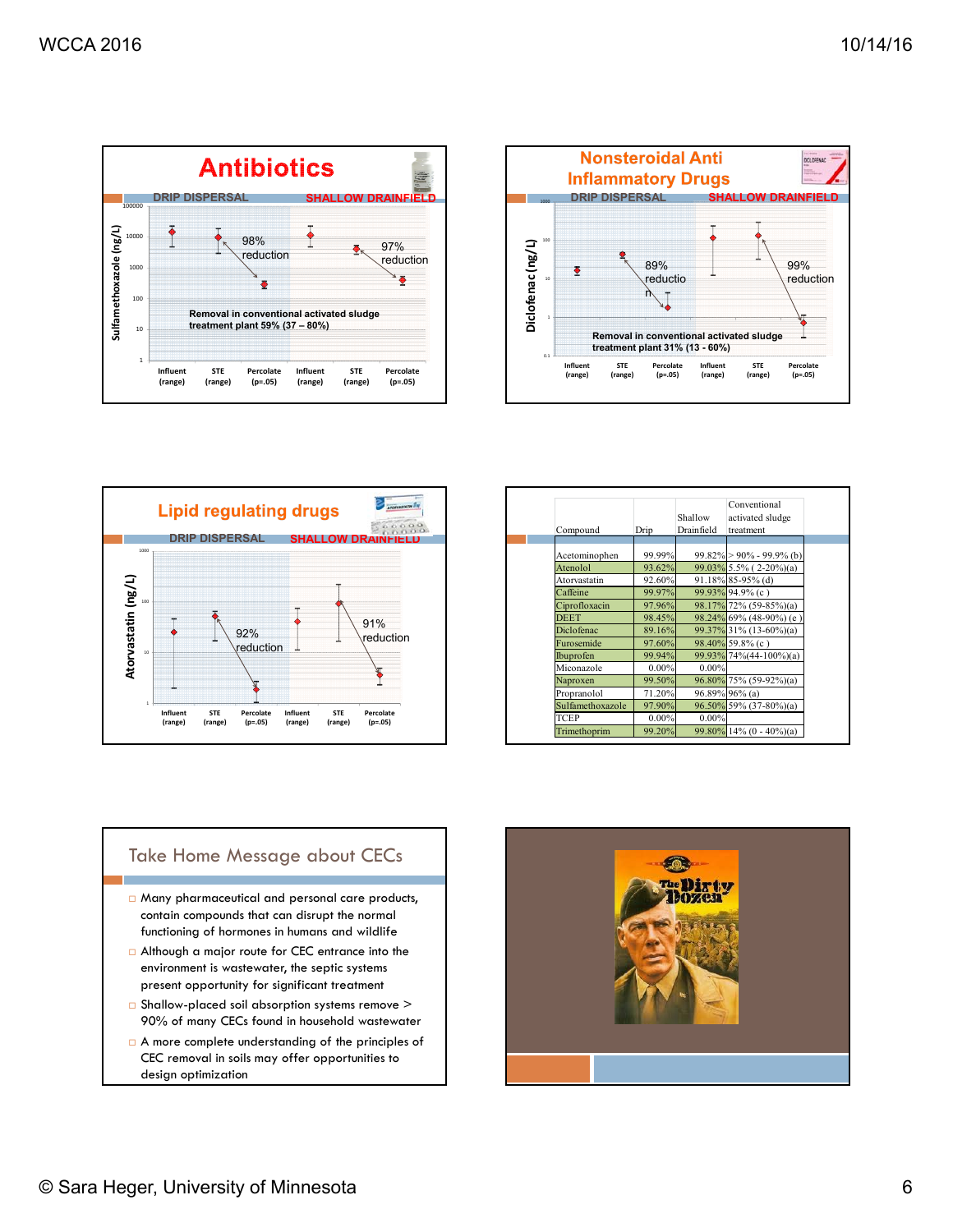



# Cleaning Product Labels

 DANGER: Means the chemical will kill the bacteria, and its use should be minimized or eliminated

WARNING: Means limited use should have a minimal impact on the system

 CAUTION: Typically means the product will have little effect

# 2. Drain Cleaners □Toxic drain cleaners can impact ability to properly treat wastewater Affect bacteria activity Recommendation: Use a plunger, metal snake or remove & clean the trap

#### 3. Toilet Cleaners

- Most are toxic, harsh cleaners
- Read the labels
- □ Automatic cleaners **Not recommended**

**D** Continual impact causes long-term problems

Recommendation: Sprinkle on baking soda or Bon Ami, then scrub with a toilet brush

Bon Ami is non-scouring, biodegradable, nontoxic and hypoallergenic

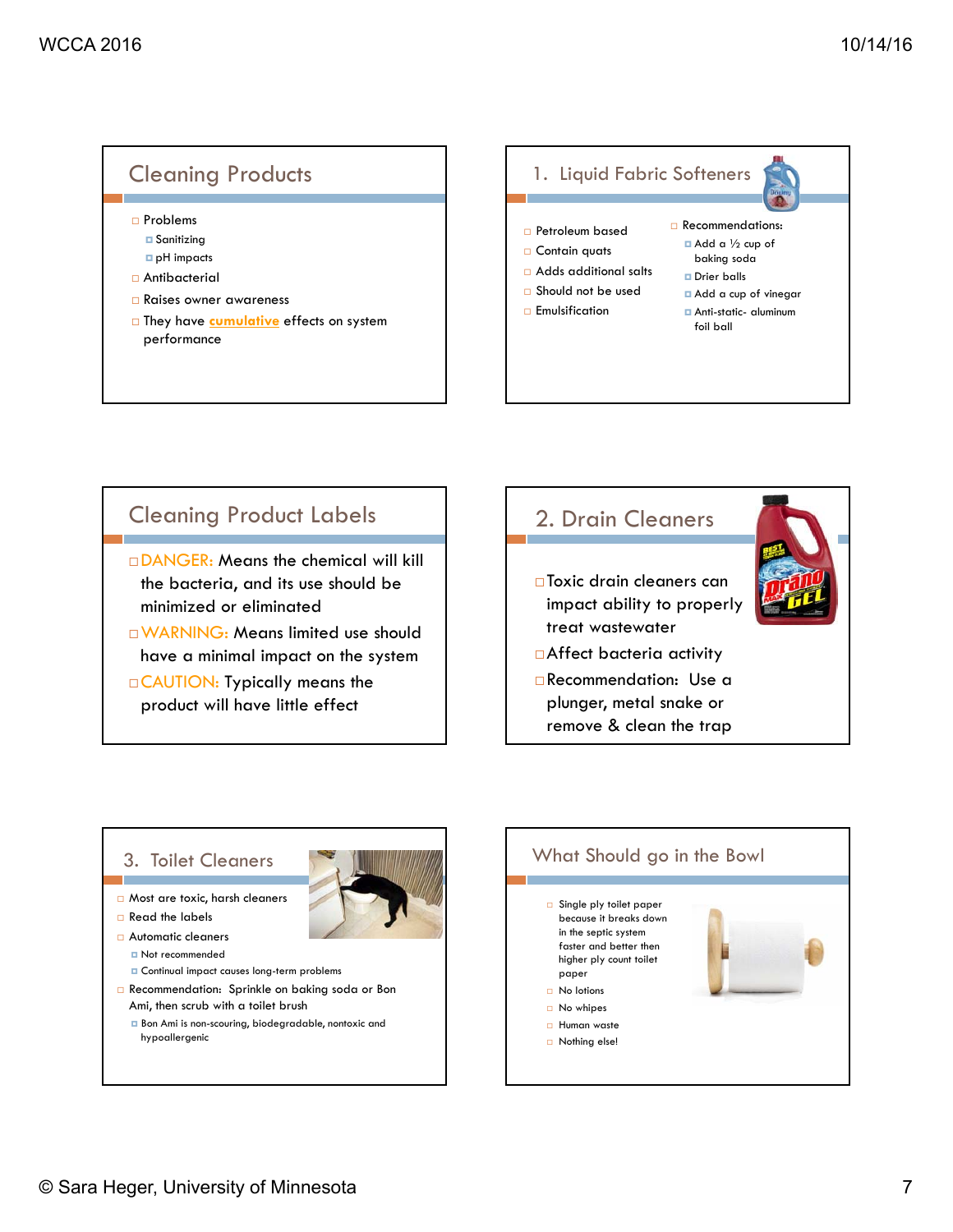#### Septic Safe?

- Even if items are marked as "septic safe" do not flush them
- For example, some wipes, toilet bowl cleaners and cat litter may be labeled this way
- $\Box$  In many instances it means they will flush

#### 4. Spray Shower Cleaners By spraying or at the push of a button the shower cleaner will spray a cleaning mist, and remove soap scum, mildew and other buildup from your shower walls □ Daily dose of sanitizer and emulsifier **Recommendation: Sprinkle baking** soda on a damp sponge or add 4 Tbs. baking soda to 1 qt. warm water or use Bon Ami

#### 5. Degreasers

- At home, limit use of dishwashing soaps
- $\Box$  In a restaurant, should be avoided
- Recommendations: **u** Use distilled vinegar Make a baking soda paste to cut grease



#### 7. Quaternary Ammonia?

□ Typically known as "Quats" Many individual chemicals **Present in thousands of end-use formulations,** many of which are blends of various Quats Varying levels, some are worse than others □ Common uses include disinfectants, surfactants, fabric softeners, antistatic agents, and wood preservation

## More About Quats

- □ Compounds are very stable and hard to break, so has long lasting biocidal effect
- **Certain quats will biodegrade** 
	- Biodegradation poor under anaerobic conditions
	- **Biodegradability of QACs under aerobic conditions**  $\Box$  90% removal cited in literature
- Toxic/Inhibitory to Nitrifying Bacteria in concentrations  $\leq 2$  mg/l

## Quat Alternatives

- $\Box$  In home disinfectant Use borax:
- $1/2$  cup in a gallon of water; deodorizes also
- □ Commercial sanitizing is done by either a chemical or with high temperature
	- **□**Chlorine
	- □165 degrees F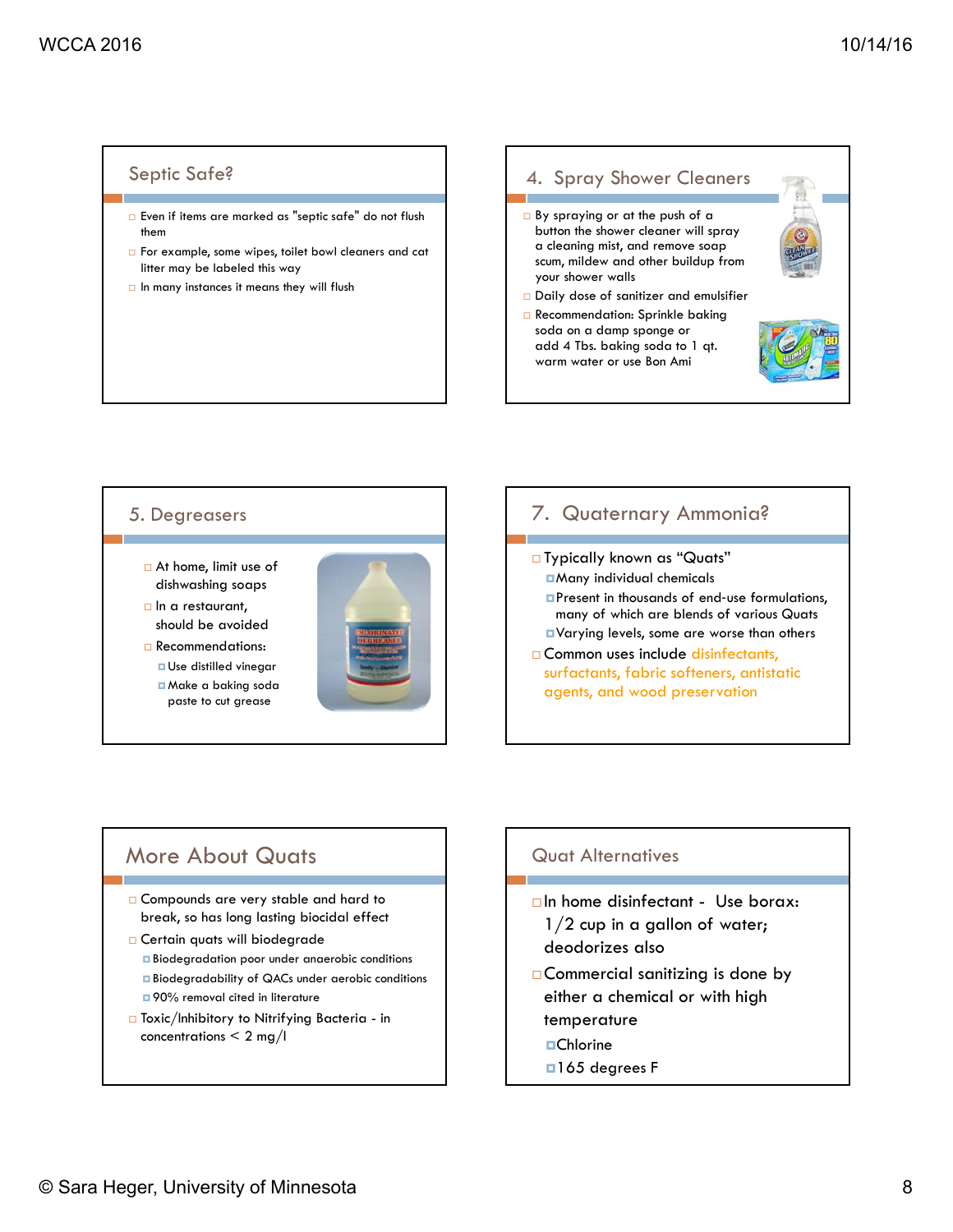#### 8. Prescriptions Drugs

- Average American fills 12 prescriptions each year
- On average, people age 45 and older say they take four prescription medications daily



#### Prescription Drugs and Antibiotics

- □ Can kill microbes living in system
	- **D** Won't discriminate against organisms living in the system
- Additional treatment components may be necessary
- $\Box$  Increase maintenance

# Antibiotics and Similar Meds

- Antibiotics are not selective in which bacteria are killed
- While antibiotics help a patient by killing harmful bacteria, the medicine often kills good bacteria also
- Recommendations: Use them only when needed, dispose of unused ones properly (Do NOT flush)



# National Drug Take-Back Day



□ According to a press release from The US Department of Justice in May, the fourth national drug takeback day (last spring) collected a record 276 tons of prescription drugs



# 10. Powdered Laundry Detergent

- Dry detergent may have fillers or extenders that clog the drain field
- **Less expensive dry laundry** detergents actually contain montmorillonite clay which is used as a sealant as a form of filler
- $\Box$  This clogs the drain field as well as sodium and other extenders found in powdered detergents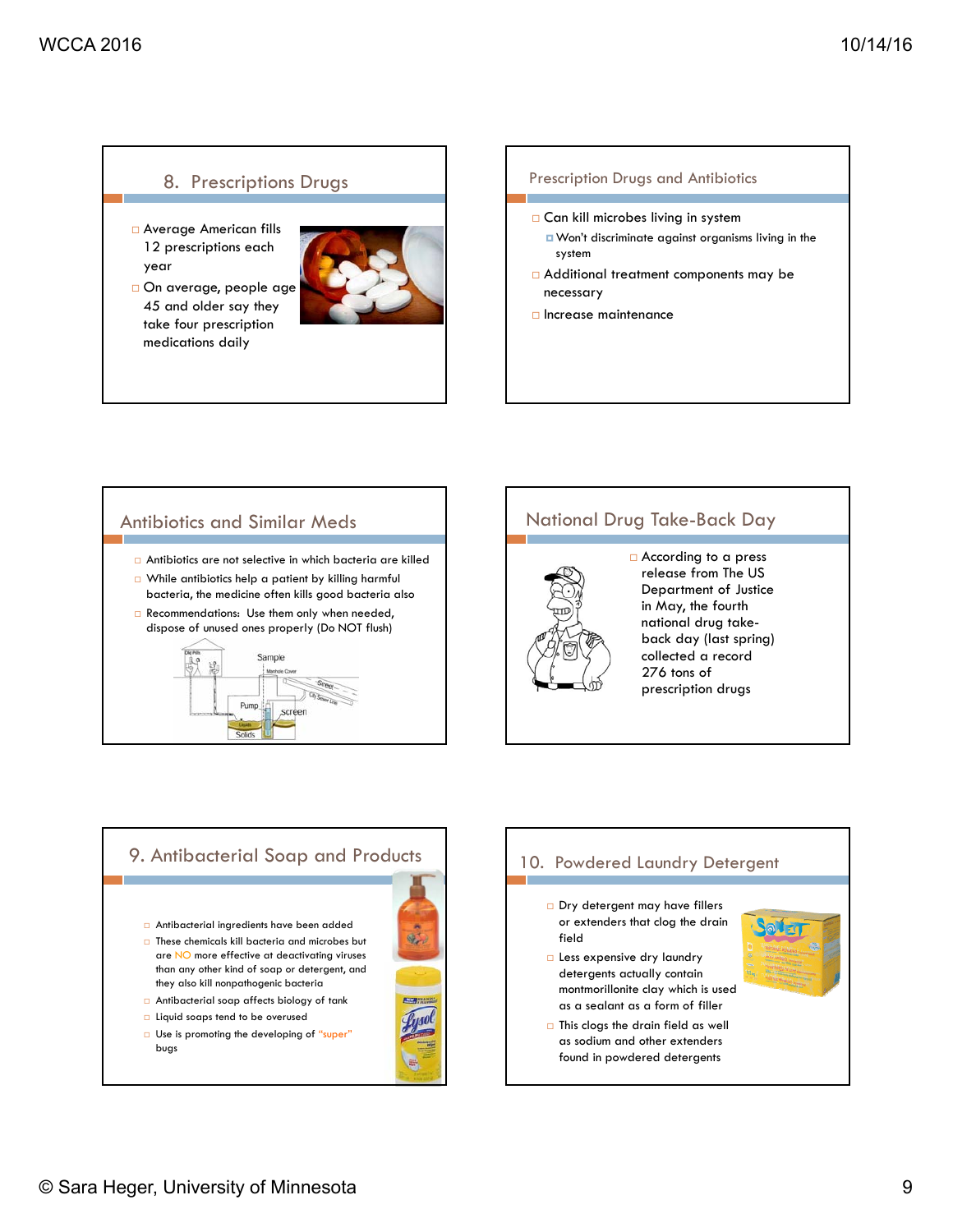### 11. Surfactants



- $\Box$  In many soaps/cleaners
- □ Surfactants are found in almost every laundry detergent because they help separate the body soil or oily stains from the fabric
- $\Box$  Two types
	- natural or oleochemical surfactants derived from plant oils such as palm or coconut oil.
	- synthetic or petrochemical surfactants are derived from crude oil
- Recommendation: Choose natural one with a zero phosphate content

| <b>Surfactant Affects</b> |                                                                                                                                         |  |  |  |
|---------------------------|-----------------------------------------------------------------------------------------------------------------------------------------|--|--|--|
| Concentration<br>(mg/L)   | <b>Potential Effects</b>                                                                                                                |  |  |  |
| $\geq 1.0$                | Risk of long-term accumulation of surfactants in soil,<br>leading to decreased hydraulic conductivity and<br>increased water repellence |  |  |  |
| 10                        | Inhibition of hydrolysis, leading to greater<br>accumulation of solids in anaerobic sewage treatment<br>systems                         |  |  |  |
| 30                        | Direct degradation of soil structure and decrease in<br>hydraulic conductivity                                                          |  |  |  |

| <b>Example from 6 Adult Care</b><br><b>Facilities in MN</b> |                                 |  |
|-------------------------------------------------------------|---------------------------------|--|
| <b>Site</b>                                                 | <b>Anionic Surfactants mg/L</b> |  |
| A.                                                          | 2.0                             |  |
| <b>B.</b>                                                   | 0.76                            |  |
| $C_{\cdot}$                                                 | 3.8                             |  |
| D.                                                          | 8.6                             |  |
| Е.                                                          | 1.5                             |  |
| E.                                                          | 3.4                             |  |
| <b>Control Site</b>                                         | 2.7                             |  |

# General Cleaning Recommendations Use non-chlorine, non-ammonia, non-

- antibacterial, non-toxic and biodegradable cleaning products
- Most all-natural cleaners are septic safe
- □ Use the least amount you need to get the job done
- When it comes to chemicals, it's a good idea to remember that if you only feel safe wearing gloves when you handle them, then it's a good bet that you won't want to put these items down your drain

#### 12. Paint and other remodeling debris

- Flushing household chemicals, gasoline, oil, pesticides, antifreeze and paint can stress or destroy the biological treatment taking place in the system or might contaminate surface or ground water
- Unused products should be dropped off at hazardous waste clean up centers
- Clean paint brushes outside rather than in the sink

# Myths and Additives

- □ Tanks typically do not require additives No need to "start" a tank with a dead chicken
	- Adding yeast, while harmless, is not needed
	- **D** Commercial additives are normally not needed
- Beware of any additive that suggests it will reduce pumping frequency
	- **D** Normal function means some accumulation
	- Nonbiodegradables e.g. synthetic fabric lint  $\Box$  Solids may be washed out to next downstream treatment component
	- **Independent research shows no benefit**